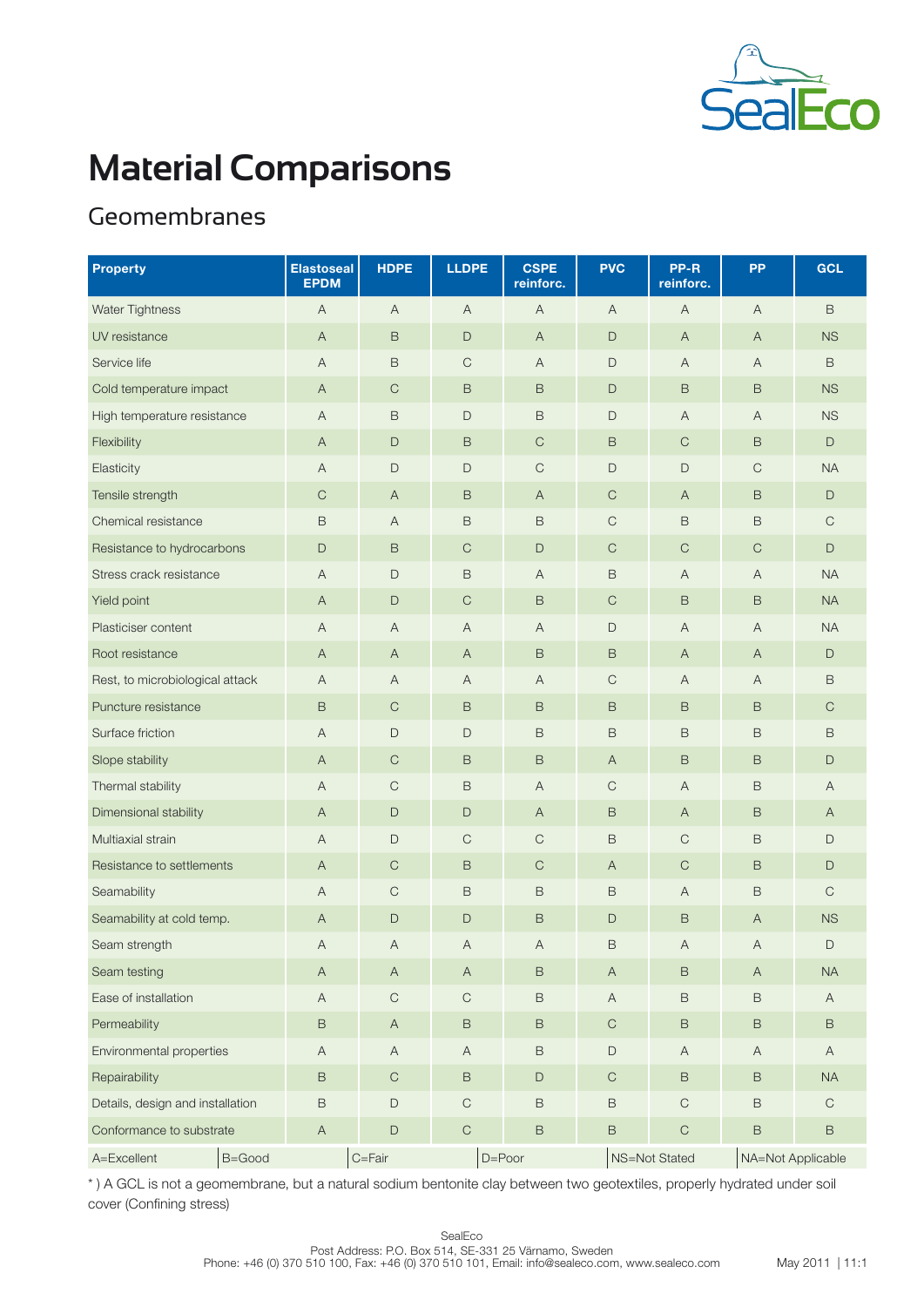

# Comparative properties for Barrier applications

# Vulcanized Elastoseal EPDM Geomembrane and HDPE Geomembrane

## **Thermal expansion/contraction**

HDPE has a high coefficient of thermal movements and is a rigid type of membrane during moderate to high temperature differentials, such as from day to night, winter to summer. Increased outdoor temperature will cause waves in the liner due to expansion and stress due to contraction. Such continual flexing cause problems, which could lead to stress cracking and that the liner is pulled out of anchoring trenches. It also cause a major splicing problem on site and could cause site splice quality problems.

EPDM is extremely flexible, will not when used as a geomembrane have any of above problems.

### **Stress cracking**

Stress cracking is a brittle fracture phenomenon. It is a fundamental property of crystalline HDPE and can occur at stresses that are only 30-40 % of the yield stress.

Stress cracking occurs primarily at the seams of HDPE, at stress concentrations and thickness irregularities. Thickness irregularities can be caused by thickness variations in membrane, by scratches, abrasions or grinding and at overlaps or cap strips.

EPDM is a stable, elastic product, which can be stressed and elongated two dimensional at any time during its lifetime without cracking for above reasons.

### UV – resistance

HDPE have a restricted natural UV resistance. By adding 2-3 % carbon black UV-resistance is improved.

EPDM have by nature a high content (1/3 by weight) of carbon black, which always give excellent UV-resistance.

### **Seam strength**

Welding HDPE is a sensitive, precise operation, and there is a very narrow heat range available for the welding. This heat window varies within the sheet, with outdoor temperature and variations in equipment. Therefore control of seams, check systems and skill of labours are critical for membrane performance.

EPDM are spliced with thermal welding methods giving reliable results independent of outdoor temperature or material variations. The seams are as elastic as the membrane and can easily be tested for continuity and mechanical strength by non destructive and destructive methods.

### **Rigidity**

HDPE sheets exhibit a high degree of rigidity in both cold and warm temperatures. This make proper installation difficult, especially corners, pipe boots, flashings, overflows and penetration details. The attempt to use a rigid material in a flexible application result in basic design, engineering and installation problems.

EPDM is not only flexible at any temperature, but also elastic, will retain its length and shape after elongation. The membrane will adopt to any shape, substrate or movement with large stress forces.

# **Yield point**

HDPE have a significant yield point, the material will flow uncontrollable at its weakest point when under stress. The yield point occurs at elongations of only 10-20 %, despite the fact that the membrane can have elongation at break as high as 700 %.

EPDM have no yield point, will always elongate up to its break elongation of approx. 400 %.

### **Installation**

HDPE is produced in a standard size roll, size can be 7 m x 100 m, as an example. This roll can not be folded and waste during installation is significant. Heavy equipment can be needed for positioning and unrolling.

EPDM can be prefabricated to panels of 800-1500 sqm:s, each panel with measures to fit exactly into the excavation of the reservoir, and the flexible membrane can easily be transported and positioned on site, by small work crews.

#### **Site seaming**

HDPE have a coefficient of expansion of approx. 0,18 % per degree Celsius. The membrane is stiff and therefore this expansion creates wrinkles when loose laid before splicing. For example: a 100 meter long HDPE membrane is loose laid in the morning with a temperature of +10° C and spliced midday when the membrane have reached a temperature of +80° C.

The HDPE membrane have increased in length by almost 1,3 meter and the entire length differance occurs as wrinkles in the edge. Besides providing a poor appearence, this results in severe stresses in the region between the exposed membrane and the membrane that is below the liquid level, which expands very little. This high liner expansion places limitations on when seaming can be done.

EPDM does not create wrinkles since the membrane has a low coefficient of expansion and is an extremely flexible product.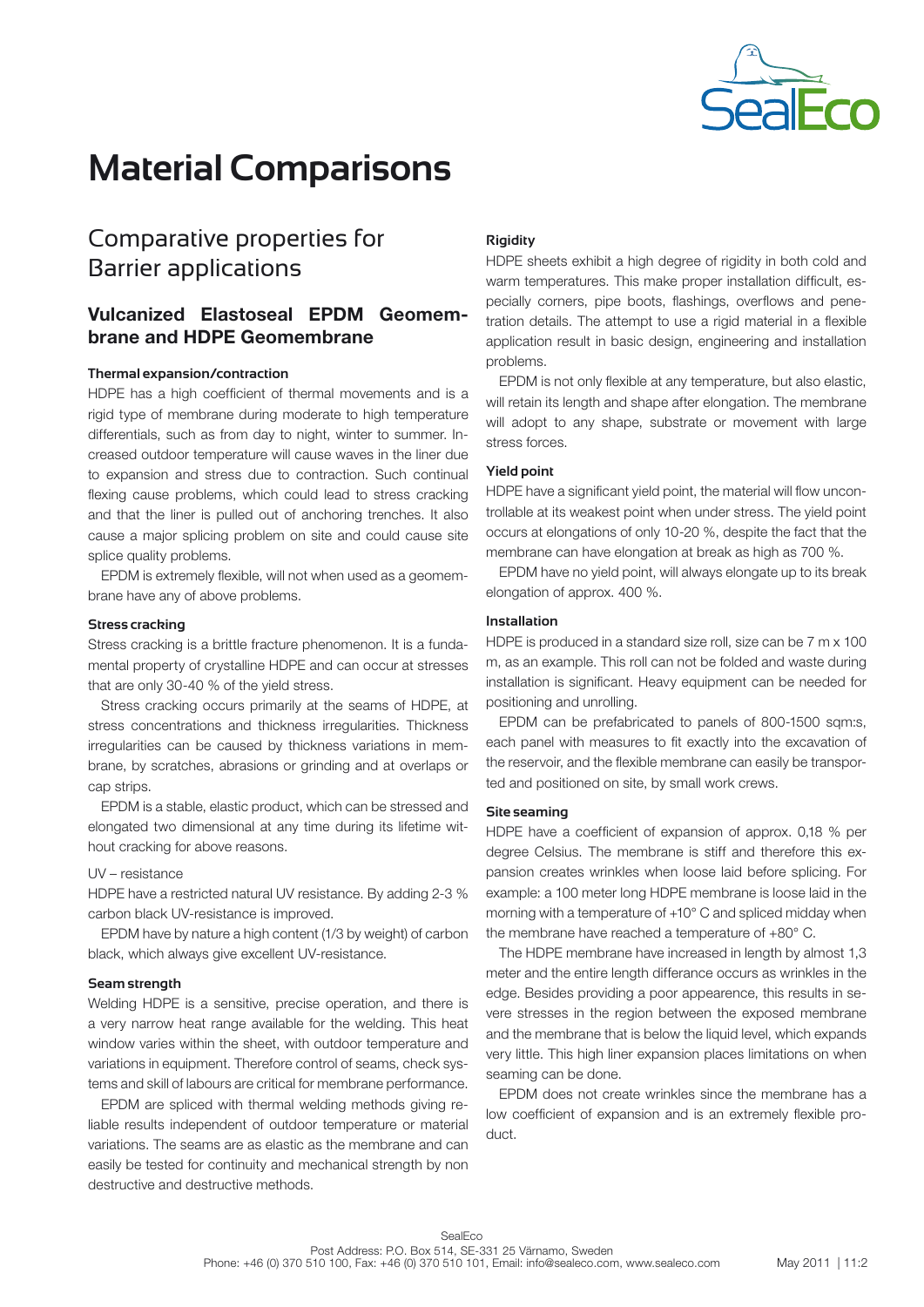

## **Friction angle**

Increased landfill capacity can be realized by taking advantage of the higher friction angles provided by EPDM. When the volumetric difference is multiplied by an average compacting factor and then multiplied by the aniticipated dumping charge per cubic meter, the increased revenue this will generate will save substantial amounts.

HDPE have a typical friction angle of approx. 16-18 degree.

EPDM have, due to its structured surface, a typical friction angle of approx. 24-27 degree. This gives the designer the possibility to design a construction with rather high slope surroundings to create a reservoir or similar that can contain a higher volume on the same land surface.

# **Splicing performance and speed**

HDPE has a tendency to variate in thickness on membranes delivered. This creates problems to find the correct splice speed and energy consumption since the splicing method consists from melting the two splice edges together. The installer can not on site adjust these parameters and the splice result is questionable.

EPDM is vulcanised or thermal welded. The splices have the same elasticity and flexibility as the membrane itself. Thickness variations are of no importance when using this splicing methods.

### **Substrates**

HDPE demands high compaction and a smooth and flat surface due to its rigidity, thermal expansion and the risk for stress cracking.

EPDM is a fully elastic membrane with exceptional good properties for irregular surfaces. The membrane conform to any irregularity and movements and settlements in the underground over the years does not cause problems.

# Comparison of EPDM vis a vi HDPE Typical properties

| <b>Measurements</b>                |             |                         |  |  |  |
|------------------------------------|-------------|-------------------------|--|--|--|
|                                    | <b>HDPE</b> | <b>EPDM</b>             |  |  |  |
| Thickness, most<br>frequent        | $1,50$ mm   | $1,00$ mm               |  |  |  |
| $0.80$ mm                          | not used    | available               |  |  |  |
| $1,00$ mm                          | available   | available               |  |  |  |
| $1,20$ mm                          | available   | available               |  |  |  |
| $1,50$ mm                          | available   | available               |  |  |  |
| $2,00$ mm                          | available   | available but not used  |  |  |  |
| $2,50$ mm                          | available   | not used                |  |  |  |
| Rollwidth                          | $5 - 10m$   | $1,7$ m $(1,3 - 3,0$ m) |  |  |  |
| Rolllength                         | 50-200 m    | $20 - 125$ m            |  |  |  |
| Prefabricated to<br>specified size | <b>No</b>   | Yes, max. 1500 sqm;s    |  |  |  |

| <b>Physical properties</b>                                             |                                                                                     |                                                        |  |  |
|------------------------------------------------------------------------|-------------------------------------------------------------------------------------|--------------------------------------------------------|--|--|
|                                                                        | <b>HDPE</b>                                                                         | <b>EPDM</b>                                            |  |  |
| Density                                                                | 0,94 (Will float on<br>water)                                                       | 1.15                                                   |  |  |
| Tensile strength at<br>break                                           | 30,0 Mpa                                                                            | 10,0 Mpa                                               |  |  |
| Elongation at break                                                    | 700 %                                                                               | 400 %                                                  |  |  |
| Tensile strength, yield<br>point                                       | $0.5$ Mpa                                                                           | no yield point                                         |  |  |
| Elongation, yield<br>point                                             | 15%                                                                                 | no yield point                                         |  |  |
| Thermal movements                                                      | significant                                                                         | ignorable                                              |  |  |
| Low temperatue<br>brittleness.<br>ASTM D746                            | $-20^{\circ}$ C                                                                     | $-50^{\circ}$ C                                        |  |  |
| Carbon black content 2 - 3 %                                           |                                                                                     | $35 - 40%$                                             |  |  |
| <b>Environmental Stress</b><br>Crack Resistance.<br><b>ASTM D 5397</b> | 200 (Value of time to<br>failure under load of<br>30 % yield stress of<br>membrane) | Not exposed to<br>stress crack (Non<br>polar material) |  |  |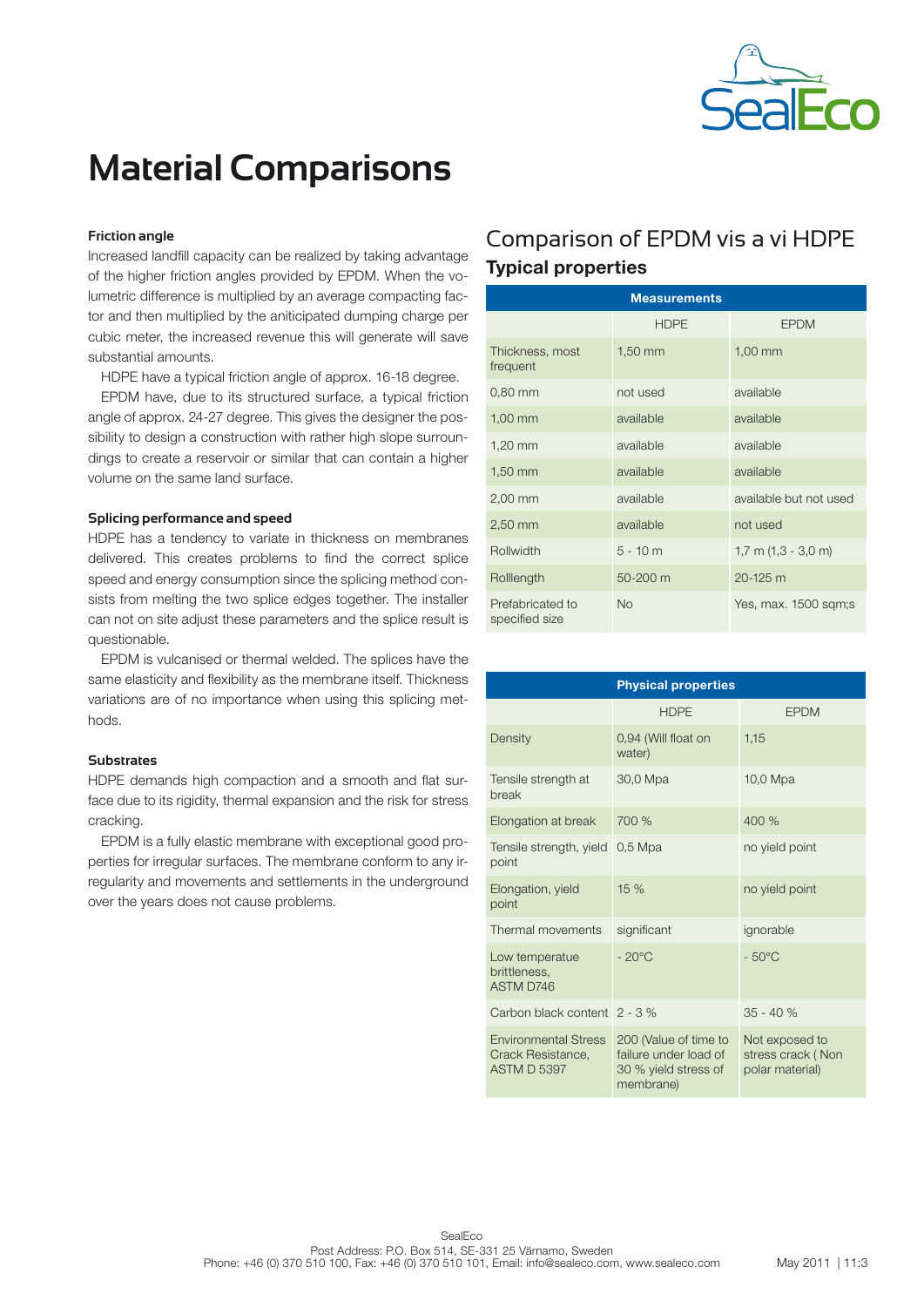

# Comparison of EPDM vis-à-vis HDPE Geomembrane

| <b>Chemical resistance</b> |                |  |                |  |
|----------------------------|----------------|--|----------------|--|
| $1 =$ resistant            | 2=moderatly    |  | 3=nonresistant |  |
|                            | <b>HDPE</b>    |  | <b>EPDM</b>    |  |
| Hydrocarbons               | $\overline{2}$ |  | 3              |  |
| Anorganic salts            | $\mathbf{1}$   |  | $\mathbf{1}$   |  |
| Animal oils                | $\overline{1}$ |  | $\mathbf{1}$   |  |
| <b>Bases</b>               | $\mathbf{1}$   |  | $\mathbf{1}$   |  |
| Organic salts              | $\overline{1}$ |  | $\mathbf{1}$   |  |
| Vegetable oils             | $\overline{1}$ |  | $\mathbf{1}$   |  |
| Weak anorganic<br>acids    | $\overline{1}$ |  | $\mathbf{1}$   |  |
| Alcoholes                  | $\mathbf{1}$   |  | $\mathbf{1}$   |  |
| Aldehydes                  | $\mathbf{1}$   |  | $\mathbf{1}$   |  |
| Amines                     | $\mathbf{1}$   |  | $\mathbf{1}$   |  |
| <b>Esters</b>              | $\overline{2}$ |  | $\mathbf{1}$   |  |
| Ketones                    | 3              |  | $\mathbf{1}$   |  |
| Organic acids              | $\overline{2}$ |  | $\mathbf{1}$   |  |
| <b>Ethers</b>              | 3              |  | $\overline{2}$ |  |
| Phenoles                   | $\overline{2}$ |  | $\overline{2}$ |  |
| Mineral oils               | $\mathbf{1}$   |  | 3              |  |

| <b>Installation and splicing</b>                                                                                   |                                                                                            |                                                                            |  |  |
|--------------------------------------------------------------------------------------------------------------------|--------------------------------------------------------------------------------------------|----------------------------------------------------------------------------|--|--|
|                                                                                                                    | <b>HDPE</b>                                                                                | <b>FPDM</b>                                                                |  |  |
| Splicing - type                                                                                                    | Fusion or extrusion                                                                        | Fusion                                                                     |  |  |
| Splicing - quality<br>standard                                                                                     | Difficult operation,<br>sensitive to external<br>factors, weather and<br>temperature       | Uncomplicated<br>operation sensitive<br>only to wet weather                |  |  |
| Membrane character                                                                                                 | Rigid, unflexible                                                                          | Flexible, conform to<br>irregular shapes                                   |  |  |
| Effective permanent<br>elongation installed<br>on site                                                             | $3 - 8%$                                                                                   | $50 - 75%$                                                                 |  |  |
| Effective puncture<br>resistance                                                                                   | <b>Restricted (Crystalline</b><br>material, can only<br>absorb stress in one<br>direction) | <b>Excellent (Absorb</b><br>substantial<br>irregularities in<br>substrate) |  |  |
| Repairbility                                                                                                       | Restricted                                                                                 | Fair                                                                       |  |  |
| Effect of high<br>temperatures<br>(Exposed black<br>surfaces reach 80°-<br>100°C under the sun<br>in hot climates) | Severe loss of<br>physical properties                                                      | No significant change<br>of physical properties                            |  |  |

| <b>Other characteristics</b>                                             |             |             |  |  |  |
|--------------------------------------------------------------------------|-------------|-------------|--|--|--|
|                                                                          | <b>HDPE</b> | <b>EPDM</b> |  |  |  |
| Price indication -<br>membrane<br>(HDPE 1,5 mm -<br>EPDM 1,0 mm)         | 100%        | 150 %       |  |  |  |
| Price indication -<br>installed lining<br>(HDPE 1,5 mm -<br>EPDM 1,0 mm) | 100 %       | 125-130 %   |  |  |  |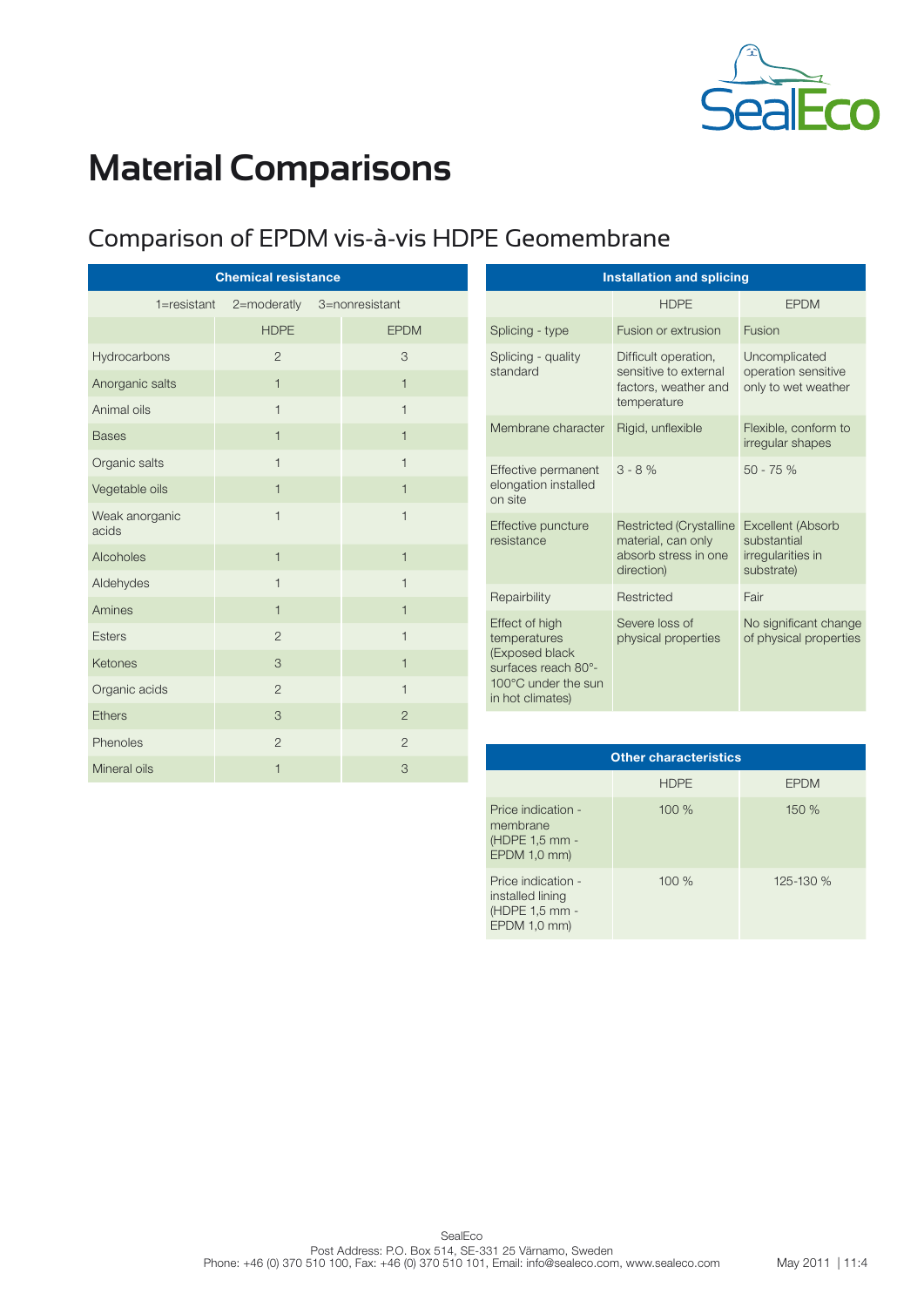

# Comparative properties for barrier applications

# Vulcanised Elastoseal EPDM Geomembrane and PVC Geomembrane

### **Durability and UV resistance**

EPDM is a synthetic rubber material that is a stable elastic product designed for decades of outdoor exposure to the elements and inert to the effects of buried environments containing microorganisms. The high carbon black content of 35-40 % guarantees UV weatherability beyond the normal life of many containments requiring exposed membranes.

PVC contains plasticizers, normally phthalates such as DEHP and Di-butyl phthalates, for flexibility. The plasticizers will diffuse and evaporate from the membrane over time, depending on the compound quality of the PVC, but the process is always ongoing. When the plasticizer is consumed the membrane will revert, during a short time interval, to a brittle, hard product with poor mechanical properties and with a total loss of elongation. PVC is sensitive to heat, sunlight and microorganisms and only buried applications can be recommended.

Organic compounds in contact with PVC can result in microbiological degradation of the membrane and there is a risk of migration when in contact with other plastic materials and concrete.

Due to the loss of plastcizers PVC is also exposed to weight loss and shrinkage over time.

# **Substrates**

EPDM is a fully elastic membrane with exceptional elongation properties for irregular surfaces. The membrane conforms to any irregularity and movements or settlements in the subgrade even after years of service.

Unreinforced PVC in thickness 0,50 - 1,00 mm is very susceptible to puncture due to rocks, sharp stones or rough substrates. PVC membranes must be protected with geotextiles or protective soil layers for guaranteed long time performance.

# **Interface friction angle**

EPDM membranes with a textured surface have a typical friction angle of 24-27 degrees with most soil types. This gives the designer the possibility to design a construction with steeper slopes or to create a reservoir or capping that can contain a higher volume on the same land surface. Increased water

# **Stress/Strain properties of EPDM and PVC** membranes after long periods of aging



storage or landfill capacity can realized. Increased slopes provides increased capacity that will generate more revenue.

PVC on the other hand has a smooth surface with low surface friction. Typical interface friction angles are approx. 16-18 degrees and the risk of slippage of cover soils and slope stability must be considered by designers.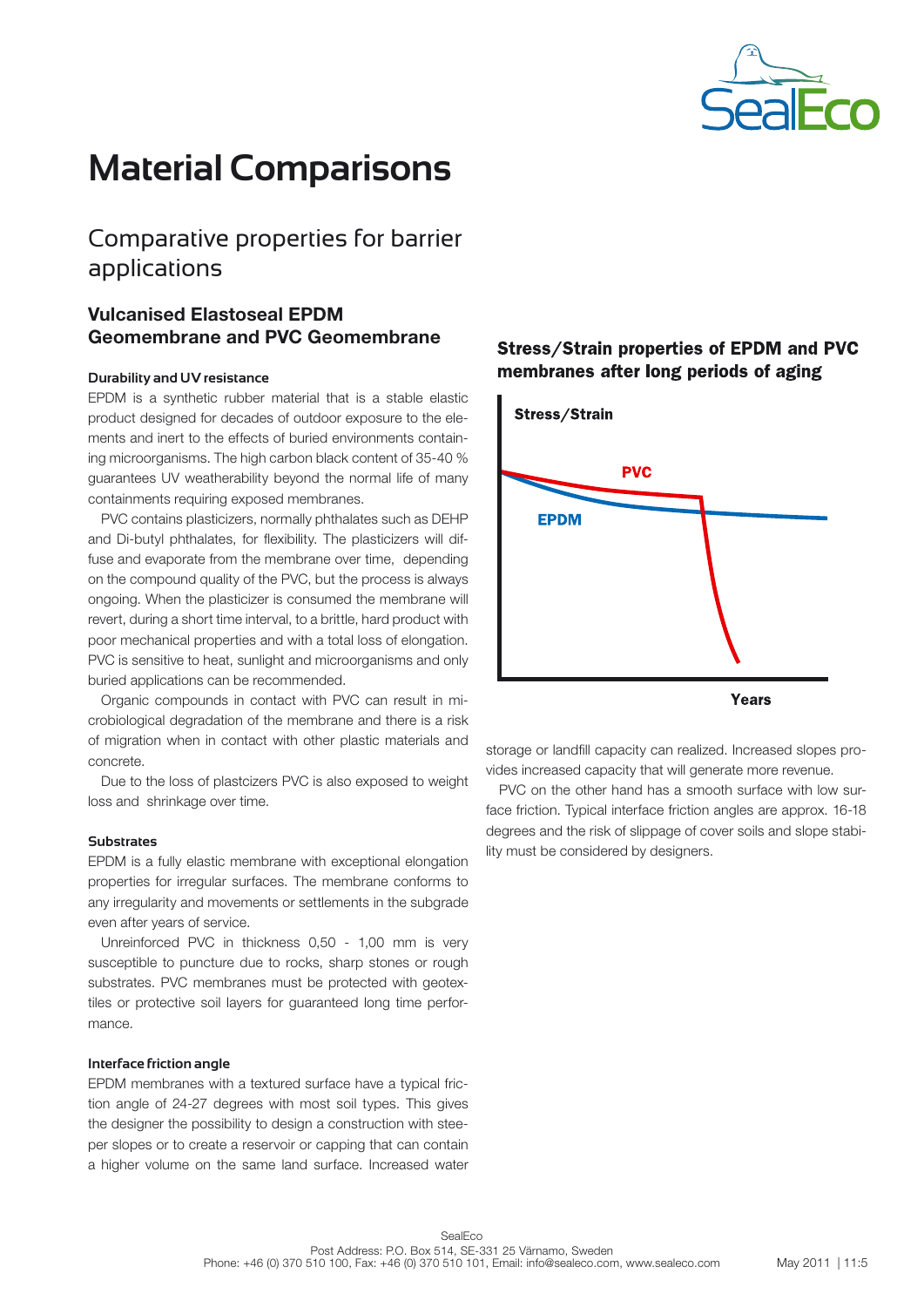

### **Low temperature environments**

EPDM is not affected by low temperature extremes, even if exposed. It remains flexible and can be installed and seamed at below freezing temperatures. Low temperature resistance is to -50° C, thus applications in extreme northern climates is acceptable.

PVC has a limited resistance to low temperatures. The membrane will become stiff and brittle, with increased susceptibility to tear and puncture. The best quality PVC can have a brittle point of -25°C, but in most cases the effective low temperature resistance is restricted to -17° C.

# **Cost effectivness and compatibility with Landscaping designs**

EPDM provides a cost effective product and system. Panels are prefabricated to between 800 and 1500 sqm:s, with custom sizes to fit exactly into the excavation of the reservoir. The flexible membrane can easily be transported and positioned on site, by small working crews. Installation of single panel projects, up to 2000 sqm:s in size, can be made by owner or general building/ excavating contractor.

PVC is prefabricated to large panels with similar methods, but 0,75-1,00 mm PVC is not as durable and resistant to installation stress, will not take as much abuse from rough installation surfaces. In addition protection from environmental degradation will require a minimum 50 cm of soil cover. EPDM can be installed exposed to the atmosphere and will not be damaged by placement of landscaping rock directly on the membrane.

## **The Environmental concern**

EPDM membranes are environmentally friendly, chemically stable and contain no dangerous additives or plasticizers which could be released.

EPDM can be recycled, by grinding and reusing the elastomeric components, which can then be mixed into new EPDM rubber compounds.

PVC is a chlorinated product containing UV stabilizers and plasticizers. In summary, PVC is regarded as an environmental problem because:

• Chlor organic chemicals are generally dangerous for our environment. They cause "green house" effects, they destroy the ozone layer in the atmosphere, they are cancer ous, they have caused poisoning by PCB and they are not broken down by the nature. The production of PVC raw materials are regarded as environmentally questionable. PVC contains phthalates, plasticizers which is proven to be cancerous. PVC can cause dioxin damages and some contains heavy metals. Also chlorinated aromatic hydrocarbons, which is dangerous for human health.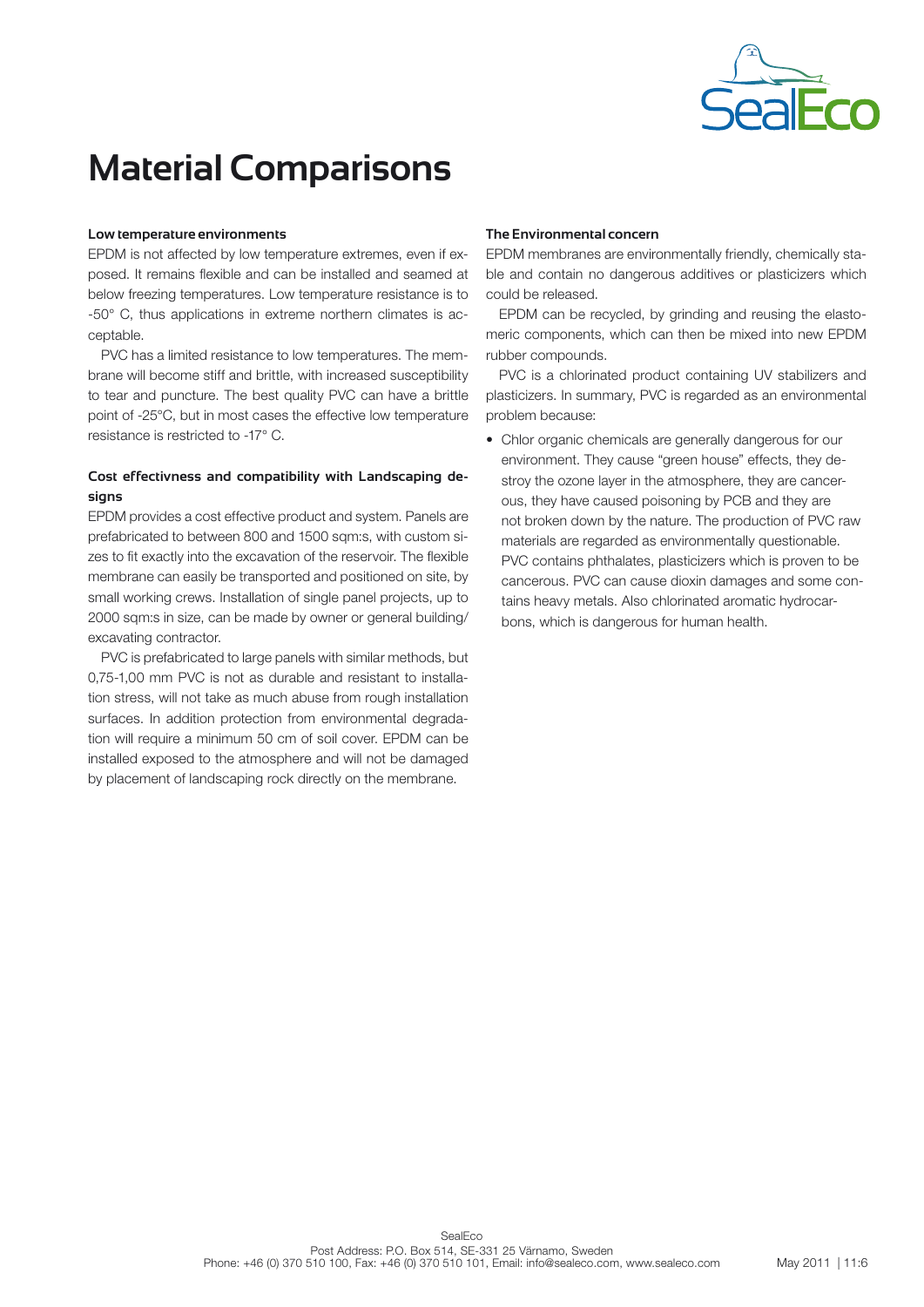

# Comparative properties for barrier applications

# Vulcanized Elastoseal EPDM Geomembrane and Geosynthetic Clay Liner (GCL)

## **Durability and Aging**

EPDM is a synthetic rubber material that is a stable elastic product designed for decades of outdoor exposure to the elements and inert to the effects of buried environments containing microorganisms. The high carbon black content of 35 – 40 % guarantees UV weatherability beyond the normal life of many containments requiring exposed membranes.

GCL´s are not designed nor intended for exposed conditions. In fact, a GCL must be installed carefully on a firm, stable substrate and must be provided with a 1,0 m minimum cover to establish required confining stress during the bentonite hydration process. Without proper installation with requisite compacted soil, a GCL will not provide a long term barrier to fluid migration.

#### **Low Temperature Environments**

EPDM is not affected by low temperature extremes, even if exposed. It remains flexible and can be installed and seamed at below freezing temperatures. Low temperature resistance is to - 50° C, thus applications in extreme northern climates is acceptable.

GCL´s have been used in extreme northern climates, however they must be installed and covered above 0° C ambient due to the stiffness at cold temperatures and the bentonite moisture content (freezing). Again, due to the bentonite component, GCL´s are susceptible to low temperature brittelness, especially at the seam areas. The GCL must be buried below the frost depth which could be over 1,5 m in northern climates.

## **Thougness, Conformability and Effectivness**

EPDM has a working strain to over 400 % and conforms readily to placement of overburden materials and installation over rough substrates without puncture. The rubber surface texture provides excellent friction resistance to prevent soil sliding on the surface as well as superior adherence to the subsoils (outstanding lay flat characteristics). As an elastic material, EPDM will retain its length and shape after elongation and thus will adapt to any shape or substrate movement (localized subsidence) without rupture.

A GCL, on the other hand, has no working strain as bentonite has no tensile strength. GCL´s must be placed and hydrated under load (cover soils unit weight). Once in place, a GCL can not be subjected to movement as in settlements or local subsidence as this will cause cracking and destroy the barrier function. GCL seam areas are overlaps only with no mechanical strength. Soil movements and subsidence as in a landfill will cause the seam area to separate again destroying the barrier function.

# **Interface Friction Considerations with Soil and Slope Stability**

EPDM, due to its rough texture surface, inherent soft rubber surface properties and surface conformability provides a high interface friction angle when tested against a varity of soils. Friction angles in the range of 25 to 30 degress are not uncommon. Thus, steeper covered slopes are possible with EPDM.

GCL´s also have initial high surface friction characteristics with soils. However, once the GCL bentonite is fully hydrated under load and on a slope, stability of the slope cover soils is dependent on the stitch bonding which holds the two geotextile layers in a GCL together (hydrated bentonite has very low shear strength). Over time and under stress, the stitch bonding will creep resulting in pullout of the fibres and slope failure. Thus slopes with GCL´s should be limited to 1V : 5H (11 degrees) or less.

#### **Installation and Field Seaming**

EPDM is supplied in large prefabricated panels that lay flat with little or no wrinkles. The panels up to 1500 sq.meters in size can be custom fabricated to fit the shape of the installation reducing waste. Seaming can be accomplished very easily and quickly by the contractor using conventional thermal welding methods with little or no restriction as to installation temperature (a big advantage for northern cold climates). The seams are easily tested for continuity and mechanical strength by non destructive and destructive methods.

GCL´s can be supplied only in large rolls up to 5 m in width with no possibility for custom panel fabrication. Seams are not mechanically attached and provide no tensile strength. The seam area overlap is "sealed" by spreading bentonite by hand or spreader. The placement method is dependent on hand labor and can result in highly variable amounts of bentonite or missed areas with no bentonite. There is no method for field testing the seam effectiveness.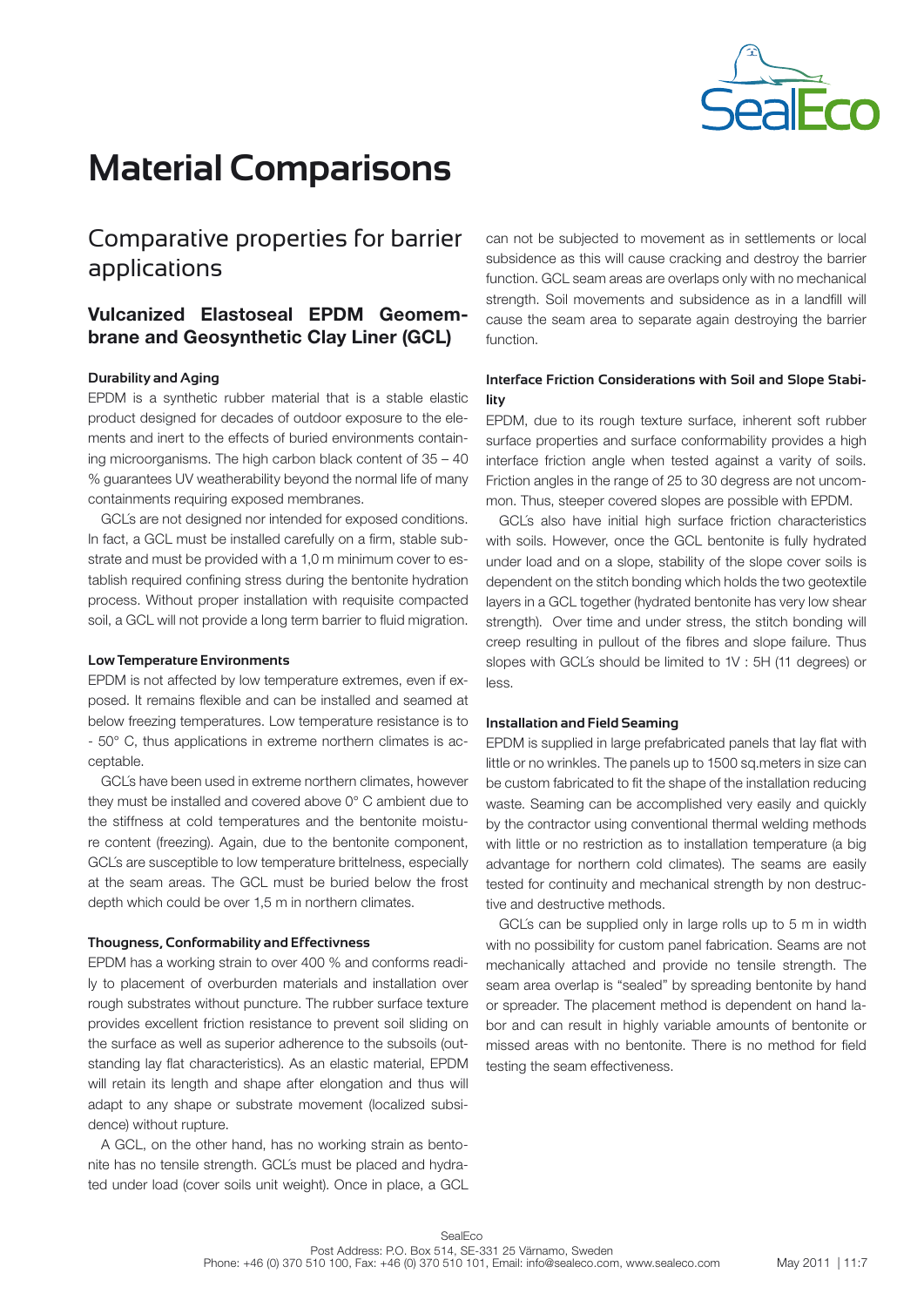

## **Attachment to Structures**

EPDM is easily bonded to concrete, wood and block using either solvent or waterbased adhesive systems. The EPDM rubber surface texture conforms readily to the rough concrete surface allowing intimate bonding contact as well as ease of mechanical attachment by conventional methods.

GCL´s do not conform to surfaces such as concrete due to its stiff surface fabric texture and can not be permanently adhered to these sufaces with adhesives or mechanical attachment methods.

## **Field Repair Procedures**

EPDM is easily repaired by conventional thermal seaming or by using tape seam patches even after many years of service in an exposed application.

A GCL can only be repaired by placing a loose patch with bentonite and only prior to placing the required cover soil. A GCL can not be repaired once it is hydrated and in fact hydration of the GCL prior to placement of cover soils will require removal of the GCL.

## **Compatibility with Adjacent Materials and Environments**

EPDM, due to its rubber properties and toughness, is not affected by the placement on or under materials such as large stone or block and can be placed with fresh concrete. Aquatic plants and root systems do not penetrate EPDM and water quality of a pond or reservoir is not affected.

GCL´s must be placed on smooth compacted substrates. Cover soils must be free of large stone and debris. Root systems will penetrate the nonwoven geotextile layer of a GCL, thus compromising the barrier function. The compatibility of the bentonite with contained or migrating fluids must be carefully considered and tested as the bentonite may not hydrate properly as in an aqueous environment.

# **Seaming Comparison**

EPDM is easily seamed in the factory or field using conventional thermal fusion welders and is independent of temperature and material variations. Once thermally welded, the seams are as strong as the parent material with full tensile strength and elasticity. Large factory panels reduce the amount of field seams required.

GCL rolls are only overlapped and provided with a "bead" of dry bentonite to form a seal once hydrated under load. These seams are approximately every 5 m resulting in a large quantity of labor intensive field seams. These seam areas, however, have no tensile strength and will separate easily during construction

(espacially on slopes) and due to soil movement (settlements) after placement.

# **Summary**

A GCL is by definition not a geomembrane. Geomembranes, like EPDM, is designed for complete watertightness, a GCL will always allow water to penetrate. In fact GCL´s were developed to replace a compacted clay liner (CCL) as a secondary barrier to a primary geomembrane and thus should always be used in association with a geomembrane system where required. However, GCL´s are also beeing marketed as isolation barriers in projects that should be restricted to geomembranes.

GCL´s are a relatively new type of product, with little practical experience, espacially the textile technique. GCL´s found its first use at the end of the 80-es. Rubber based geomembranes, first with the polymer butyl and later, form the early 70-es, with EPDM, have been used since the 1940-es.

GCL´s must be based on sodium bentonite, which swells more than calcium bentonite under load.

The installation of GCL´s present a large technical problem and must often be regarded as un-controlable. The product may not be exposed to cold temperatures or moisture before placement and coverage. The substrate must be 100 % smooth, i.e. a 4 mm sharp stone is not acceptable. The GCL roll must be covered with soil the same day it is positioned, otherwise the hydration process will start without load, the product must be replaced and scrapped. If the GCL become dry it will shrink and crack. When re-hydrated the GCL will return to its original function as a barrier, but the cracks will remain.

EPDM membranes can be installed at any time of the year, even in cold climates, and the installation quality can be secured and documented.